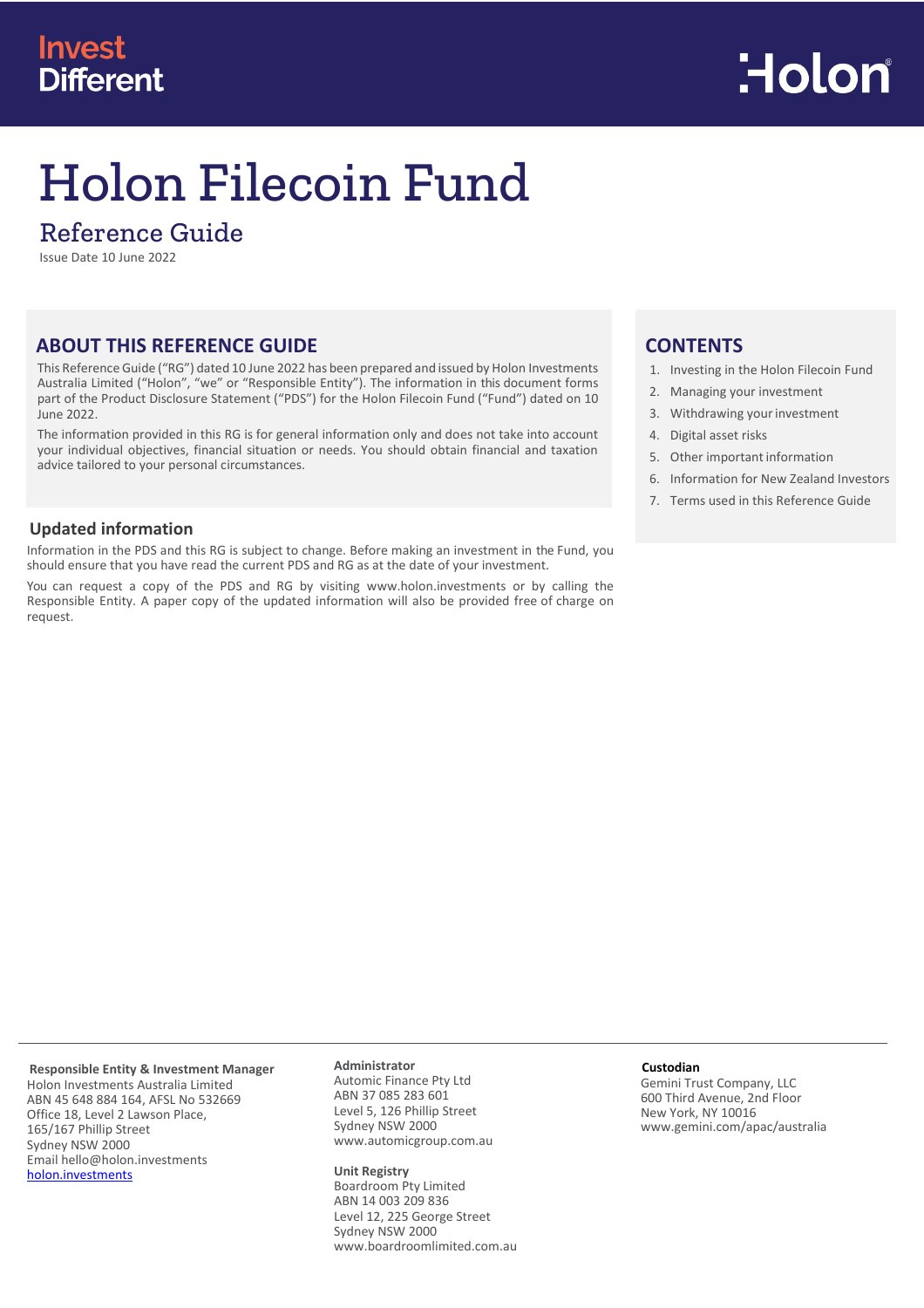## **1. INVESTING IN THE HOLON FILECOIN FUND**

## **Application cut-off times**

If we receive a correctly completed Application Form, identification documents (if applicable) and cleared application money:

- before 1pm (Sydney time) on a Business Day and your application for units is accepted, you will generally receive the application price calculated for that Business Day; or
- on or after 1pm (Sydney time) on a Business Day and your application for units is accepted, you will generally receive the application price calculated for the next Business Day.

Please see the PDS and Application Form for information regarding how to apply.

## **Application processing**

We will only start processing an application if:

- we consider that you have correctly completed the Application Form;
- you have provided us with the relevant identification documents if required; and
- we have received the application money (in cleared funds) stated in your Application Form.

## **2. MANAGING YOUR INVESTMENT**

## **Authorised signatories**

You can appoint a person, partnership or company as your authorised signatory. To do so, please nominate them on the initial Application Form and have them sign the relevant sections. If a company is appointed, the powers extend to any director and officer of the company. If a partnership is appointed, the powers extend to all partners. Such appointments will only be cancelled or changed once we receive written instructions from you to do so.

Once appointed, your authorised signatory has full access to operate your investment account for and on your behalf. This includes the following:

- making additional investments;
- requesting income distribution instructions be changed;
- withdrawing all or part of your investment;
- changing bank account details;
- enquiring and obtaining copies of the status of your investment; and

having online account access to your investment.

If you do appoint an authorised signatory:

- you are bound by their acts;
- you release, discharge and indemnify us from and against any losses, liabilities, actions, proceedings, claims and demands arising from instructions received from your authorised signatory; and
- you agree that us acting on any instructions received from your authorised signatory shall amount to complete satisfaction of our obligations, even if these instructions were made without your knowledge or authority.

#### **Reports**

Unitholders will be provided with the following reports:

- transaction confirmation statements; and
- (where applicable), distribution and tax statements.

Annual audited financial accounts are available on Holon's website.

## **Electronic instructions**

If a unitholder instructs Holon and/or Boardroom by electronic means, such as an email or facsimile, the investor releases Holon and/or Boardroom from and indemnifies Holon and/or Boardroom against, all losses and liabilities arising from any payment or action Holon and/or Boardroom makes based on any instruction (even if not genuine) that Holon and/or Boardroom receives by an electronic communication bearing the investor's investor code and which appears to indicate to Holon and/or Boardroom that the communication has been provided by the unitholder e.g. a signature which is apparently the investor's and that of an authorised signatory for the investment or an email address which is apparently the unitholder's. The unitholder also agrees that neither they nor anyone claiming through them has any claim against Holon and/or Boardroom or the Fund for these payments or actions. There is a risk that a fraudulent withdrawal request can be made by someone who has access to a unitholder's investor code and a copy of their signature or email address. Please take care.

## **Regular Investment Plan**

You can increase your investment in the Fund through a monthly direct debit from your nominated bank account. The minimum additional investment for the Fund under the savings plan is \$200 per month. Direct debits will be processed on the 19th calendar day of the month.

If this is not a Business Day then the direct debit will be processed on the next occurring Business Day. See the Direct Debit Request Service Agreement below.

The following is your Direct Debit Service Agreement with Boardroom who acts as the unit registry provider of the Fund. The agreement is designed to explain what your obligations are when undertaking a Direct Debit arrangement with us. It also details what our obligations are to you as your Direct Debit Provider.

We recommend you keep this agreement in a safe place for future reference. It forms part of the terms and conditions of your Direct Debit Request (DDR) and should be read in conjunction with your Direct Debit Request form or additional application form (as applicable).

## **Debiting your account**

- a) By signing a Direct Debit Request or by providing us with a valid instruction, you have authorised us to arrange for funds to be debited from your account. You should refer to the Direct Debit Request and this agreement for the terms of the arrangement between us and you.
- b) We will only arrange for funds to be debited from your account as authorised in the Direct Debit Request or we will only arrange for funds to be debited from your account if we have sent to the address nominated by you in the Direct Debit Request, a billing advice which specifies the amount payable by you to us and when it is due.
- c) If the debit day falls on a day that is not a banking day, we may direct your financial institution to debit your account on the following banking day. If you are unsure about which day your account has or will be debited you should ask your financial institution.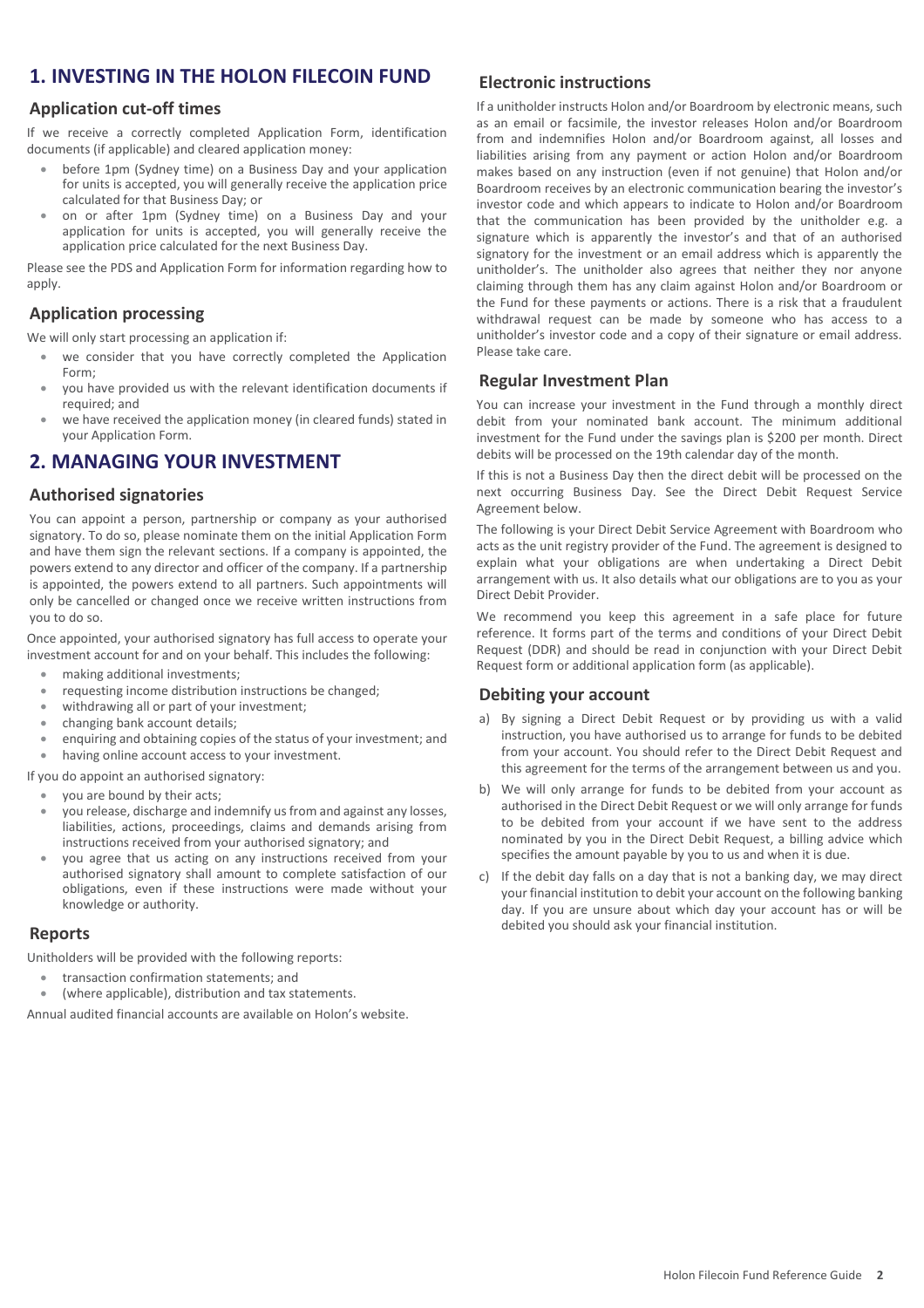## **Amendments by us**

We may vary any details of this agreement or a Direct Debit Request at any time by giving you at least fourteen (14) days written notice.

## **Amendments by you**

You may change, stop or defer a debit payment, or terminate this agreement by providing us with at least fourteen (14) days notification by writing to:

Boardroom Pty Limited

Unit Registry

Level 12, 225 George Street, Sydney NSW 2000

Or online at:

[www.boardroomlimited.com.au](http://www.boardroomlimited.com.au/)

#### Or

a) by telephoning them on 1300 737 760 during business hours; or

b) arranging it through your own financial institution.

## **Your obligations**

- a) It is your responsibility to ensure that there are sufficient clear funds available in your account to allow a debit payment to be made in accordance with the Direct Debit Request.
- b) If there are insufficient clear funds in your account to meet a debit payment:
	- I. you may be charged a fee and/or interest by your financial institution;
	- II. you may also incur fees or charges imposed or incurred by us; and
	- III. you must arrange for the debit payment to be made by another method or arrange for sufficient clear funds to be in your account by an agreed time so that we can process the debit payment.
- c) You should check your account statement to verify that the amounts debited from your account are correct.
- d) If Boardroom is liable to pay goods and services tax ("GST") on a supply made in connection with this agreement, then you agree to pay Boardroom on demand an amount equal to the consideration payable for the supply multiplied by the prevailing GST rate.

## **Dispute**

- a) If you believe that there has been an error in debiting your account, you should notify us directly on hello@holon.investments and confirm that notice in writing with us as soon as possible so that we can resolve your query more quickly. Alternatively, you can take it up with your financial institution direct.
- b) If we conclude as a result of our investigations that your account has been incorrectly debited we will respond to your query by arranging for your financial institution to adjust your account (including interest and charges) accordingly. We will also notify you in writing of the amount by which your account has been adjusted.
- c) If we conclude as a result of our investigations that your account has not been incorrectly debited we will respond to your query by providing you with reasons and any evidence for this finding in writing.

## **Accounts**

You should check:

- a) with your financial institution whether direct debiting is available from your account as direct debiting is not available on all accounts offered by financial institutions.
- b) your account details which you have provided to us are correct by checking them against a recent account statement; and
- c) with your financial institution before completing the Direct Debit Request if you have any queries about how to complete the Direct Debit Request.

## **Confidentiality**

- a) We will keep any information (including your account details) in your Direct Debit Request confidential. We will make reasonable efforts to keep any such information that we have about you secure and to ensure that any of our employees or agents who have access to information about you do not make any unauthorised use, modification, reproduction, or disclosure of that information.
- b) We will only disclose information that we have about you:
	- I. to the extent specifically required by law; or
	- II. for the purposes of this agreement (including disclosing information in connection with any query or claim).

## **Notice**

a) If you wish to notify us in writing about anything relating to this agreement, you should write to Holon at:

Office 18, Level 2 Lawson Place,

165/167 Phillip Street Sydney NSW 2000

b) We will notify you by sending a notice in the ordinary post to the address you have given us in the Direct Debit Request.

Any notice will be deemed to have been received on the third banking day after posting.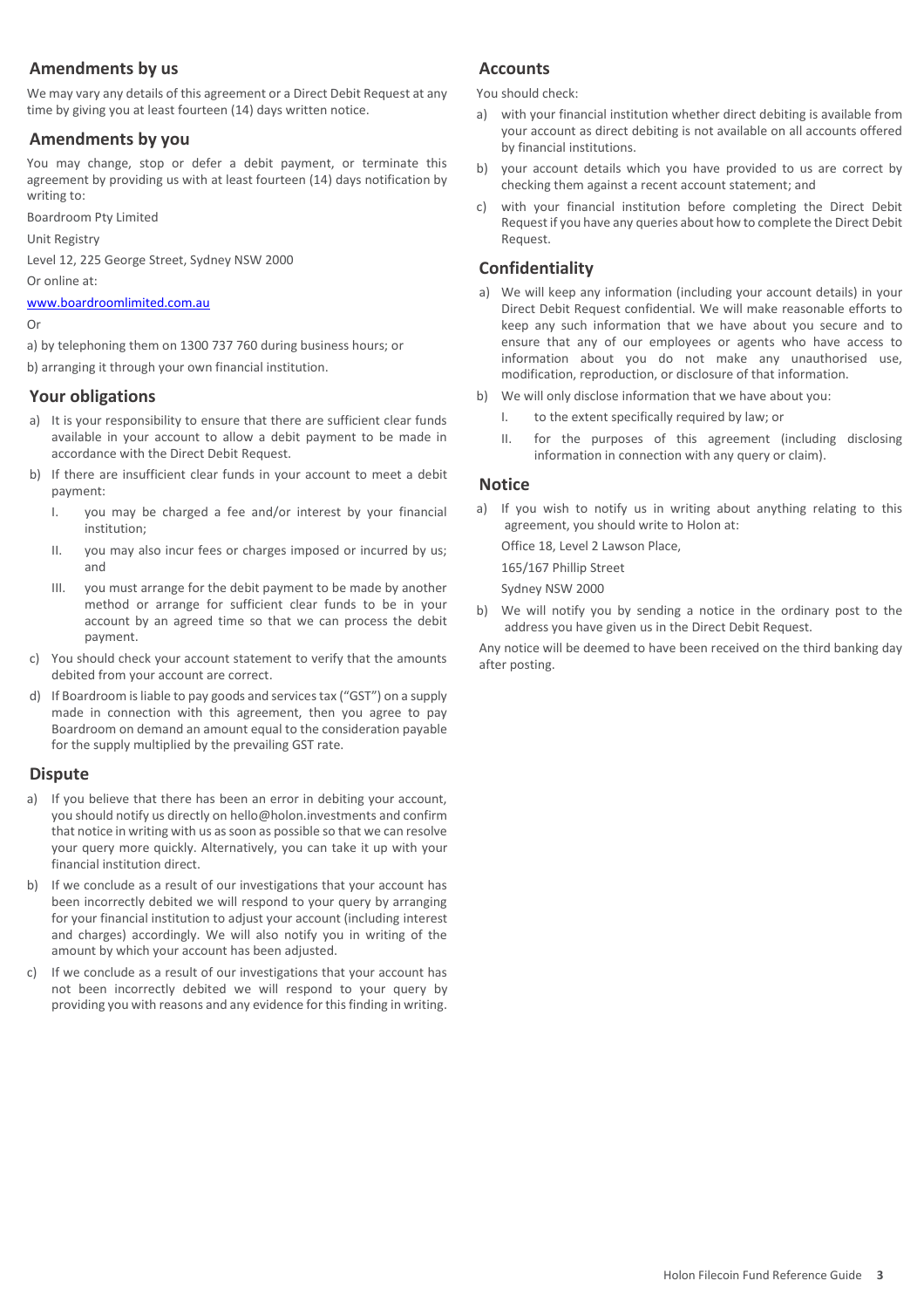## **3. WITHDRAWING YOUR INVESTMENT**

## **Withdrawal cut-off times**

If we receive a withdrawal request:

- before 1pm on a Business Day and your withdrawal request is accepted, you will generally receive the withdrawal price calculated for that Business Day; or
- on or after 1pm on a Business Day and your withdrawal request is accepted, you will generally receive the withdrawal price calculated for the next Business Day.

Please see the PDS for information regarding how to request a withdrawal.

#### **Withdrawal terms**

Once we receive your withdrawal request, we may act on your instruction without further enquiry if the instruction bears your account number or investor details and your (apparent) signature(s), or your authorised signatory's (apparent) signature(s).

We may contact you to check your details before processing your withdrawal request but are not obliged to. This may cause a delay in finalising payment of your withdrawal money. No interest is payable for any delay in finalising payment of your withdrawal money.

We are not responsible nor liable if you do not receive, or are late in receiving, any withdrawal money that is paid according to your instructions.

When you are withdrawing, you should take note of the following:

- Withdrawals will only be paid to the unitholder.
- We reserve the right to fully redeem your investment if, as a result of processing your request, your investment balance in the Fund falls below the minimum balance set out in the PDS.
- If we cannot satisfactorily identify you as the withdrawing unitholder, we may reject your withdrawal request or payment of your withdrawal proceeds will be delayed. We are not responsible for any loss you consequently suffer.
- As a unitholder who is withdrawing, you agree that any payment made according to instructions received by post, courier or fax, shall be a complete satisfaction of our obligations, despite any fact or circumstances such as the payment being made without your knowledge or authority.
- You agree that if the payment is made according to these terms, you, and any person claiming on your behalf, shall have no claim against us with regard to the payment.

## **Withdrawal restrictions**

Under the Corporations Act, you do not have a right to withdraw from the Fund if the Fund is illiquid. In such circumstances, you will only be able to withdraw your investment if the Responsible Entity makes a withdrawal offer in accordance with the Corporations Act. There is no obligation to make such offers.

The Fund will be deemed liquid if at least 80% of its assets are liquid assets (generally cash and marketable securities). In addition, we may at any time suspend consideration of withdrawal requests or defer our obligation to pay withdrawal proceeds if it is not possible, or not in the best interests of investors or former investors for us to do so, due to circumstances outside our control (such as restricted or suspended trading in a Fund asset).

## **4. DIGITAL ASSET RISKS**

#### **Use and Development of Digital Assets**

The use of many digital assets remains low, which may adversely affect their prices. Furthermore, the future development and acceptance of digital assets, which represent a new and rapidly changing ecosystem, is subject to a variety of factors that are difficult to evaluate. The slowing or stopping of the development or acceptance of digital assets may adversely affect the investments of the Fund.

## **Digital Asset Specific Risk**

An investment in digital assets may be affected by unexpected changes in the digital asset's operations and software development. The underlying protocol may fail to function and/or may be attacked and rendered inoperational. As a result, the underlying asset of the Fund could face a loss or lose all their value.

## **Regulatory Risk**

Increased regulation may adversely affect and reduce the appeal of Filecoin and other digital currencies. It is likely that governments worldwide, including in Australia, will continue to explore the benefits, risks, regulations, security, and applications of digital assets. The introduction of new legislation or amendments to existing legislation by governments, or the respective interpretation of the legal requirements in any of the legal jurisdictions in which the Fund invests or operates, could have an adverse impact on the financial performance of the Fund.

## **Taxation Risk**

The taxation treatment of digital assets may change as governments regulate the industry. This could adversely affect the prices of digital assets.

#### **Counterparty Risks**

Digital asset exchanges and other third parties (such as electronic wallets and custodians) are subject to hacking or other types of attacks or fraud. There is a risk of counterparties (such as exchanges, wallets and custodians) being hacked or shut down, with the consequence of entities using such third parties (including the Fund) losing their digital assets, digital related instruments such as derivatives and cash balances. Some counterparties offer insurances, which may not be adequate to cover the entirety of the Fund's assets in the event of loss.

## **Price Volatility Risk**

Fluctuations in the price of digital assets could adversely affect holdings of digital assets. Price volatility of digital assets is high.

## **Operational Risk**

A risk exists of loss of funds due to faulty or insufficient policies and routines around security, custody and trading of digital assets. There is a risk of human error or embezzlement by employees or associates. The loss or destruction of any private key required to access digital assets are irreversible. Any loss of access to private keys by the Fund will have an adverse impact on the Fund and its reputation.

## **Proof of Work Risk**

Proof of work is the underlying algorithm that sets the difficulty and rules for the work miners do. Mining is the act of adding valid blocks to the blockchain. The miner who first solves the numeric problem places the next block on the blockchain and claims the rewards for successfully completing a block and confirming the transaction contained in the block. Due to the increasing computation needed, significant amounts of energy is consumed. Mining pools could potentially dominate the industry leading to centralisation and security risks.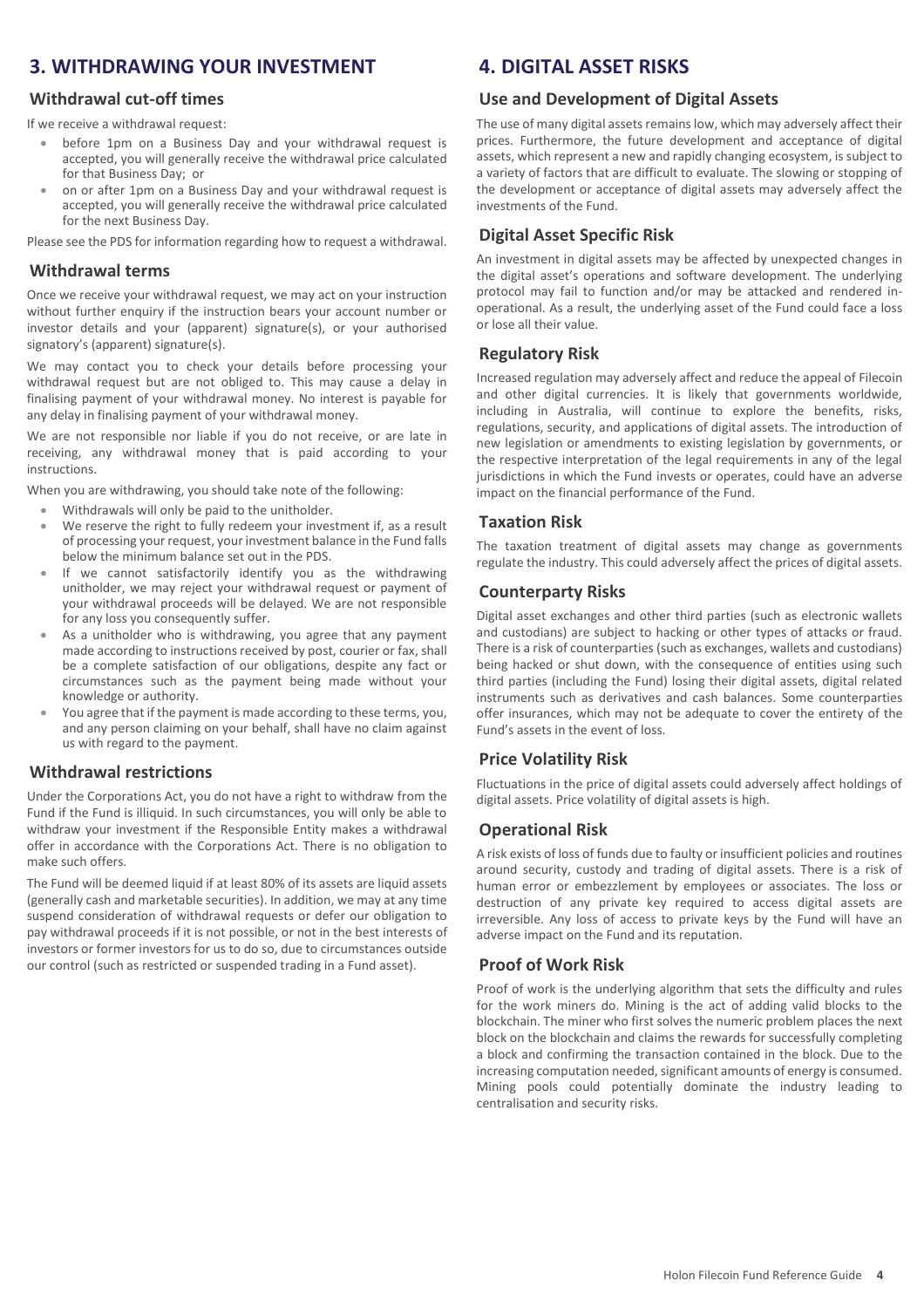## **5. OTHER IMPORTANT INFORMATION**

#### **Taxation**

The following tax information is of a general nature and should not be considered as taxation advice as it is not tailored for any specific individual and does not take into account the specific circumstances of each individual investor.

It is recommended that each individual seek independent tax advice before making any investment decision to fully understand how this investment may affect them.

#### *Attribution Managed Investment Trust ("AMIT")*

The Responsible Entity intends to make an irrevocable election for the Fund to be an Attribution Managed Investment Trust (AMIT), which would be subject to the AMIT regime.

The AMIT provisions apply an attribution model whereby the Responsible Entity attributes an amount of trust components of a particular character to investors on a fair and reasonable basis consistent with the operation of the Fund's Constitution, which includes provisions in relation to AMIT. Under the AMIT rules, the following willapply:

**Fair and reasonable attribution:** Each year, the Fund's determined trust components of assessable income, exempt income, non-assessable nonexempt income and tax offsets (i.e. credits) will be allocated to investors on a "fair and reasonable" attribution basis, rather than being allocated proportionally based on each investor's present entitlement to the income of the Fund.

**Unders or overs adjustments:** Where the Fund's determined trust components for a year are revised in a subsequent year (e.g. due to actual amounts differing to the estimates of income, gains / losses or expenses), then unders and overs may arise. Unders and overs will generally be carried forward and adjusted in the year of discovery.

**Cost base adjustments:** Where the distribution made is less than (or more than) certain components attributed to investors, then the cost base of an investor's units may be increased (or decreased). Details of cost base adjustments will be included on an investor's annual tax statement, referred to as an AMIT Member Annual Statement ("AMMA").

**Deemed fixed trust status:** AMITs are deemed to be a fixed trust for Income tax purposes. This provides certainty about an AMIT's ability to carry forward and deduct trust losses, and ability to flow Imputation credits to members.

**Large withdrawals:** In certain circumstances, gains may be attributed to a specific investor, for example, gains on disposal of assets to fund a large withdrawal being attributed to the redeeming investor.

**Penalties:** In certain circumstances(e.g. failure to comply with certain AMIT rules), specific penalties may beimposed.

The AMIT regime is intended to reduce complexity, increase certainty and reduce compliance costs for managed investment trusts and their investors.Where the Fund does not electinto theAMIT regime, or has made the election but the election is not effective for the income year (e.g. the Fund does not satisfy the requirements to be a managed investment trust for the income year), the Tax Law applicable to non-AMITs should be relevant. In particular, the Fund should not generally pay tax on behalf of its investors and instead, investors should be assessed for tax on any income and capital gains generated by the Fund to which they become presently entitled.

Tax losses incurred by the Fund will remain in the Fund and be available to reduce the Fund's income in future years (subject to the Fund satisfying the statutory trust loss testing rules).

#### *Taxation Reform*

The tax information included in this PDS is based on the taxation legislation and administrative practice as at the issue date of this PDS. However, the Australian tax system is in a continuing state of reform, and based on the Government's reform agenda, this is likely to escalate rather than diminish. Any reform of a tax system creates uncertainty as to the full extent of announced reforms, or uncertainty as to the meaning of new law that is enacted pending interpretation through the judicial process. These reforms may impact on the tax position of the Fund and its investors. Accordingly, it will be necessary to closely monitor the progress of these reforms, and investors should seek their own professional advice, specific to their own circumstances, of the taxation implications of investing in the

#### Fund.

#### *Tax File Number ("TFN") and Australian Business Number ("ABN")*

It is not compulsory for an investor to quote their TFN or ABN. If an investor is making this investment in the course of a business or enterprise, the investor may quote an ABN instead of a TFN. Failure by an investor to quote an ABN or TFN or claim an exemption may cause the Responsible Entity to withhold tax at the top marginal rate, plus the Medicare Levy, on gross payments including distributions or attribution of income to the investor. The investor may be able to claim a credit in their tax return for any TFN or ABN tax withheld. Collection of TFNs is permitted under taxation and privacy legislation.

By quoting their TFN or ABN, the investor authorises the Responsible Entity to apply it in respect of all the investor's investments with us. If the investor does not want to quote their TFN or ABN for some investments, the Responsible Entity should beadvised.

#### *Goods and Services Tax (GST)*

The Fund is registered for GST. The issue or withdrawal of units in the Fund and receipt of distributions are not subject to GST.

The Fund may be required to pay GST included in management and other fees, charges, costs and expenses incurred by the Fund. However, to the extent permissible, the Responsible Entity will claim on behalf of the Fund a proportion of this GST as a Reduced Input Tax Credit (RITC). Unless otherwise stated, fees and charges quoted in this PDS are inclusive of GST and take into account any available RITC. If the Responsible Entity is unable to claim input tax credits on behalf of the Fund, the Responsible Entity retains the ability to recover the entire GST component of all fees and charges.

The impact of GST payments and credits will be reflected in the unit price of the Fund. Investors should seek professional advice with respect to the GST consequences arising from their investment in the Fund.

#### *Australian Taxation of Australian Resident Investors*

#### *Distributions*

For each year of income, each Australian resident investor will be required to include within their own tax calculations and tax return filings the assessable income, exempt income, non-assessable non-exempt income and tax offsets (i.e. credits) of the Fund attributed to them by the Responsible Entity.

The tax consequences for investors in the Fund depends on the tax components of assessable income, exempt income, non-assessable nonexempt income and tax offsets (i.e. credits) attributed to them.

Investors will receive an annual AMMA statement detailing all relevant taxation information concerning attributed amounts and cash distributions. This will include any Foreign Income Tax Offset ("FITO") and franking credit entitlements, returns of capital, assessable income, and any upwards or downwards cost base adjustment in the capital gains tax cost base of their units in the Fund.

An investor may receive their share of attributed tax components or net income where they have made a large withdrawal from the Fund. In this case their withdrawal proceeds may include their share of net income or attributed tax components of assessable income, exempt income, nonassessable non-exempt income and tax offsets (i.e. credits). In addition, because Australian investors can move into and out of the Fund at different points in time, there is the risk that taxation liabilities in respect of gains that have benefited past investors may have to be met by subsequent investors.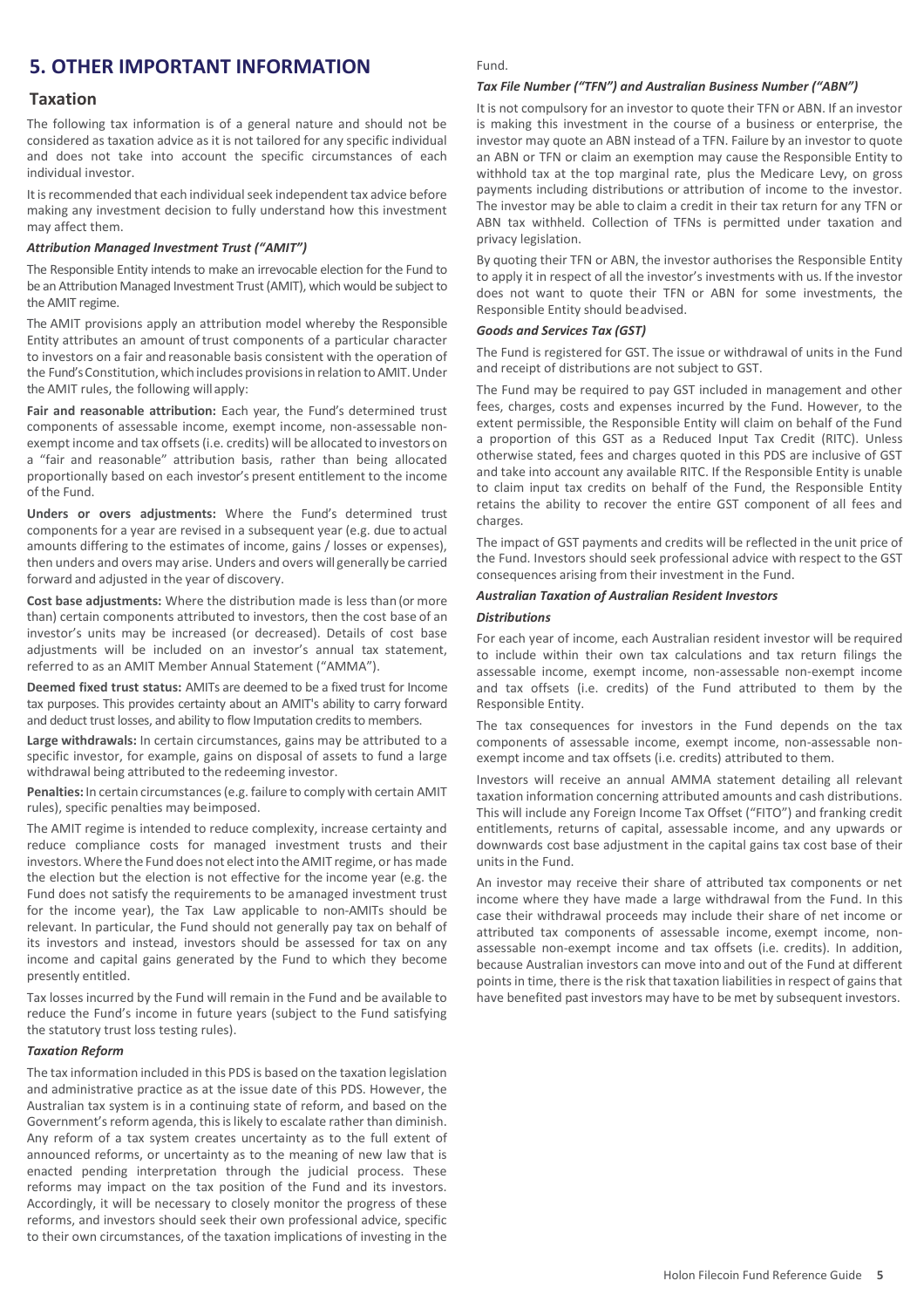#### *Foreign Income*

The Fund may derive foreign source income that is subject to tax overseas, for example withholding tax. Australian resident investors should include their share of both the foreign income and the amount of the foreign tax withheld in their assessable income. In such circumstances, investors may be entitled to a FITO for the foreign tax paid, against the Australian tax payable on the foreign source income. To the extent the investors do not have sufficient overall foreign source income to utilise all of the FITOs relevant to a particular year of income, the excess FITOs cannot be carried forward to a future income year.

#### *Disposal of Units by Australian Resident Investors*

If an Australian resident investor transfers or redeems their units in the Fund, this may constitute a disposal for tax purposesdepending on their specific circumstances.

Where an investor holds their units in the Fund on capital account, a capital gain or loss may arise on disposal and each investor should calculate their capital gain or loss according to their own particular circumstances. As noted above, proceeds on disposal may include a component of distributable income. In calculating the taxable amount of a capital gain, a discount may be allowed where the units in the Fund have been held for 12 months or more.

#### *Australian Taxation of Non-Resident Investors*

#### *Tax on Income*

The Fund expects to derive income which may be subject to Australian withholding tax when attributed by the Responsible Entity of the Fund to non-resident investors.

Australian withholding tax may be withheld from distributions of Australian source income and gains attributed to a non-resident investor. The various components of the net income of the Fund which may be regarded as having an Australian source include Australian sourced interest, Australian sourced other gains, Australian sourced dividends and CGT taxable Australian property.

We recommend that non-resident investors seek independent tax advice before investing, taking into account their particular circumstances and the provisions of any relevant Double Taxation Agreement/ Exchange of Information Agreement ("EOI") between Australia and their country of residence.

#### *Disposal of Units by Non-Resident Investors*

Based on the Fund's investment profile, generally non-resident investors holding their units on capital account should not be subject to Australian capital gains tax on the disposal of units in the Fund unless the units were capital assets held by the investor in carrying on a business through a permanent establishment in Australia. Australian tax may apply in certain circumstances if the non-resident holds their units on revenue account. CGT may also apply in some cases where the Fund has a direct or indirect interest in Australian real property.

We recommend that non-resident investors seek independent tax advice in relation to the tax consequences of the disposal of their units.

#### **Your privacy**

The Australian Privacy Principles contained in the *Privacy Act 1988* (Cth) ("Privacy Act") regulate the way in which we collect, use, disclose, and otherwise handle your personal information. The Responsible Entity is committed to respecting and protecting the privacy of your personal information, and our Privacy Policy details how we do this.

It is important to be aware that, in order to provide our products and services to you, it may be necessary to collect personal information about you and any other individuals associated with the product or service offering. In addition to practical reasons, this is necessary to ensure compliance with our legal and regulatory obligations (including under the Corporations Act, the AML/CTF Act and taxation legislation). If you do not provide the information requested, we may not be able to process your application, administer, manage, invest, pay or transfer your investment(s).

You must therefore ensure that any personal information you provide to the Responsible Entity is true and correct in every detail. If any of this personal information (including your contact details) changes, you must promptly advise us of the changes in writing. While we will generally collect your personal information from you, your broker or adviser or the Administrator directly. We may also obtain or confirm information about you from publicly available sources in order to meet regulatory obligations.

In terms of how we deal with your personal information, the Responsible Entity will use it for the purpose of providing you with our products and services and complying with regulatory obligations. We may also disclose it to other members of our corporate group, or to third parties who we work with or engage for these same purposes. Such third parties may be situated in Australia or offshore, however we take reasonable steps to ensure that they will comply with the Privacy Act when collecting, using or handling your personal information.

The types of third parties that we may disclose your information to include, but are not limited to:

- stockbrokers, financial advisers or adviser dealer groups, their service providers and/or any joint holder of an investment;
- those providing services for administering or managing the Fund, including the Custodian and Administrator, auditors, or those that provide mailing or printing services;
- our other service providers;
- regulatory bodies such as ASIC, ATO, APRA and AUSTRAC; and
- other third parties who you have consented to us disclosing your information to, or to whom we are required or permitted by law to disclose information to.

Holon may from time to time provide you with direct marketing and/or educational material about products and services they believe may be of interest to you. You have the right to "opt out" of such communications by contacting us using the contact details above.

In addition to the above information, Holon's Privacy Policy contains further information about how we handle your personal information, and how you can access information held about you, seek a correction to that information, or make a privacy-related complaint.

Full details of Holon's Privacy Policy are available at [holon.investments.](http://holon.investments/)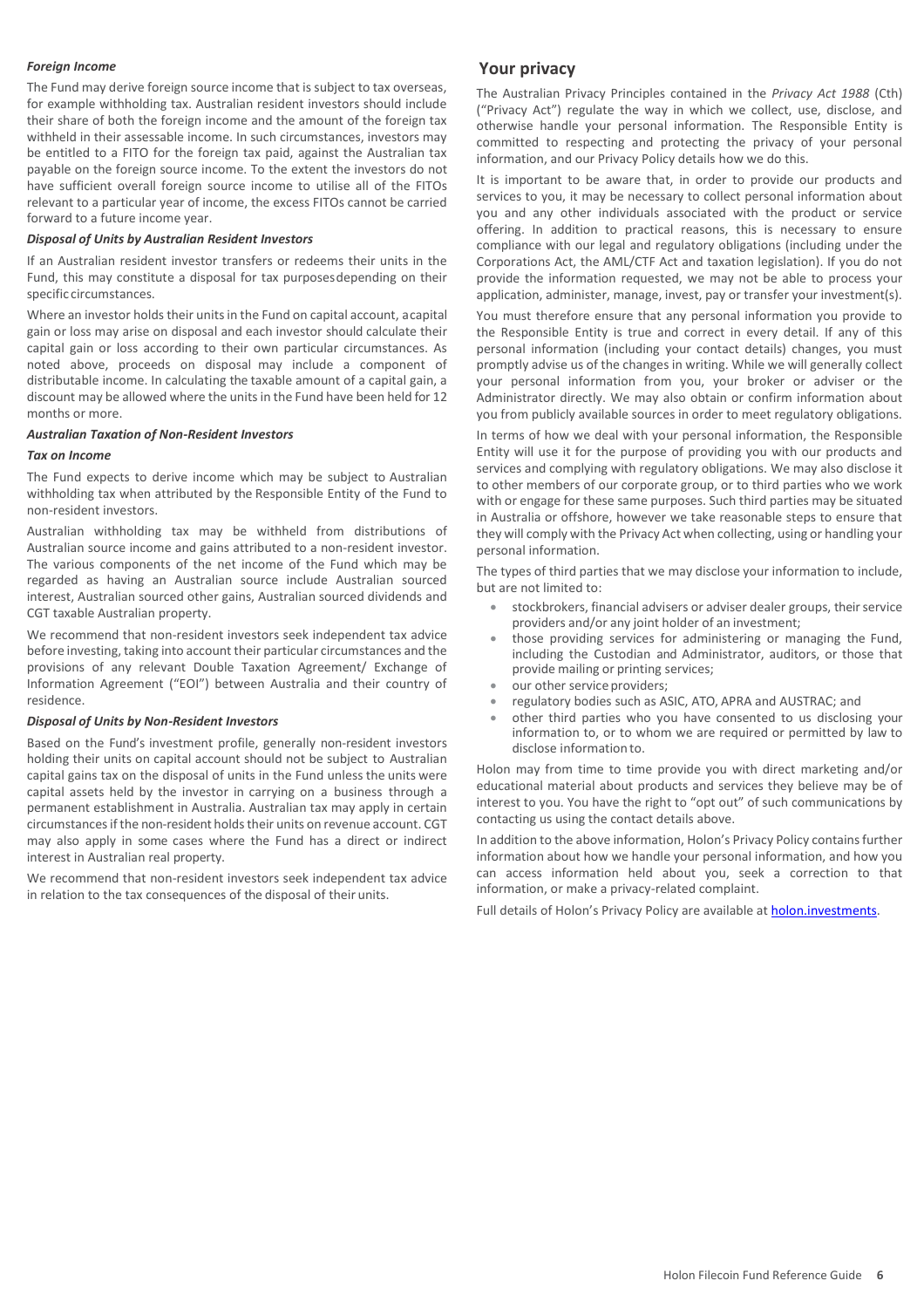## **The Constitution**

The Fund is governed by a constitution that sets out the Fund's operation (the "Constitution"). The Constitution, together with the Fund's PDS, the Corporations Act and other laws, regulate our legal relationship with investors in the Fund. If you invest in the Fund, you agree to be bound by the terms of the Fund's PDS and the Fund's Constitution. You can request a copy of the Constitution free of charge. Please read these documents carefully before investing in the Fund.

We may amend the Constitution from time to time in accordance with the provisions of the Constitution and the Corporations Act.

## **Anti-Money Laundering and Counter Terrorism Financing ("AML/CTF")**

Australia's AML/CTF laws require the Responsible Entity to adopt and maintain a written AML/CTF Program. A fundamental part of the AML/CTF Program is that Holon's up-to-date information must be maintained about investors (including beneficial owner information).

To meet this legal requirement, we need to collect certain identification information (including beneficial owner information) and documentation ("KYC Documents") from new investors. Existing investors may also be asked to provide KYC Documents as part of an ongoing customer due diligence/verification process to complywith AML/CTF laws.

In order to comply with AML/CTF Laws, the Responsible Entity may also disclose information including your personal information that it holds about the applicant, an investor, or any beneficial owner, to its related bodies corporate or service providers, or relevant regulators of AML/CTF Laws (whether inside or outside Australia). We may be prohibited by law from informing applicants or investors that such reporting hasoccurred.

The Responsible Entity shall not be liable to applicants or investors for any loss you may suffer because of compliance with the AML/CTF laws.

## **Foreign Account Tax Compliance Act ("FATCA")**

In April 2014, the Australian Government signed an intergovernmental agreement ("IGA") with the United States of America ("U.S."), which requires all Australian financial institutions to comply with the FATCA Act enacted by the U.S. in 2010.

Under FATCA, Australian financial institutions are required to collect and review their information to identify U.S. Persons (residents) and U.S controlling persons that invest in assets through non-U.S. entities. This information is reported to the Australian Taxation Office ("ATO"). The ATO may then pass that information onto the U.S. Internal Revenue Service.

In order to comply with the FATCA obligations, we may request certain information from you. Failure to comply with FATCA obligations may result in the Fund, to the extent relevant, being subject to a 30% withholding tax on payment of U.S. income or gross proceeds from the sale of certain U.S. investments. If the Fund suffers any amount of FATCA withholding and is unable to obtain a refund for the amounts withheld, we will not be required to compensate investors for any such withholding and the effect of the amounts withheld will be reflected in the returns of the Fund.

## **Common Reporting Standard ("CRS")**

The CRS is developed by the Organisation of Economic Co-operation and Development and requires certain financial institutions resident in a participating jurisdiction to document and identify reportable accounts and implement due diligence procedures. These financial institutions will also be required to report certain information on reportable accounts to their relevant local tax authorities.

Australia signed the CRS Multilateral Competent Authority Agreement and has enacted provisions within the domestic tax legislation to implement CRS in Australia. Australian financial institutions need to document and identify reportable accounts, implement due diligence procedures and report certain information with respect to reportable accounts to the ATO. The ATO may then exchange this information with foreign tax authorities in the relevant signatory countries.

In order to comply with the CRS obligations, we may request certain information from you. Unlike FATCA, there is no withholding tax that is applicable under CRS.

## **6. INFORMATION FOR NEW ZEALAND INVESTORS**

#### **Warning Statement**

This offer to New Zealand investors is a regulated offer made under Australian and New Zealand law. In Australia, this is Chapter 8 of the Corporations Act and regulations made under that Act. In New Zealand, this is sub-part 6 of Part 9 of the Financial Markets Conduct Act 2013 and Part 9 of the Financial Markets Conduct Regulations 2014.

This offer and the content of the offer document are principally governed by Australian rather than New Zealand law. In the main, the Corporations Act and the regulations made under that Act set out how the offer must be made.

There are differences in how financial products are regulated under Australian law. For example, the disclosure of fees for managed investment schemes is different under the Australian regime.

The rights, remedies, and compensation arrangements available to New Zealand investors in Australian financial products may differ from the rights, remedies, and compensation arrangements for New Zealand financial products.

Both the Australian and New Zealand financial markets regulators have enforcement responsibilities for this offer. If you need to make a complaint about this offer, please contact the Financial Markets Authority, New Zealand (http://www.fma.govt.nz). The Australian and New Zealand regulators will work together to settle your complaint.

The taxation treatment of Australian financial products is not the same as for New Zealand financial products.

If you are uncertain about whether this investment is appropriate for you, you should seek the advice of an appropriately qualified financial adviser.

The offer may involve a currency exchange risk. The currency for the financial products is not New Zealand dollars. The value of the financial products will go up or down according to changes in the exchange rate between that currency and New Zealand dollars. These changes may be significant.

If you expect the financial products to pay any amounts in a currency that is not New Zealand dollars, you may incur significant fees in having the funds credited to a bank account in New Zealand in New Zealand dollars.

The dispute resolution process described in this offer document is available only in Australia and is not available in New Zealand.